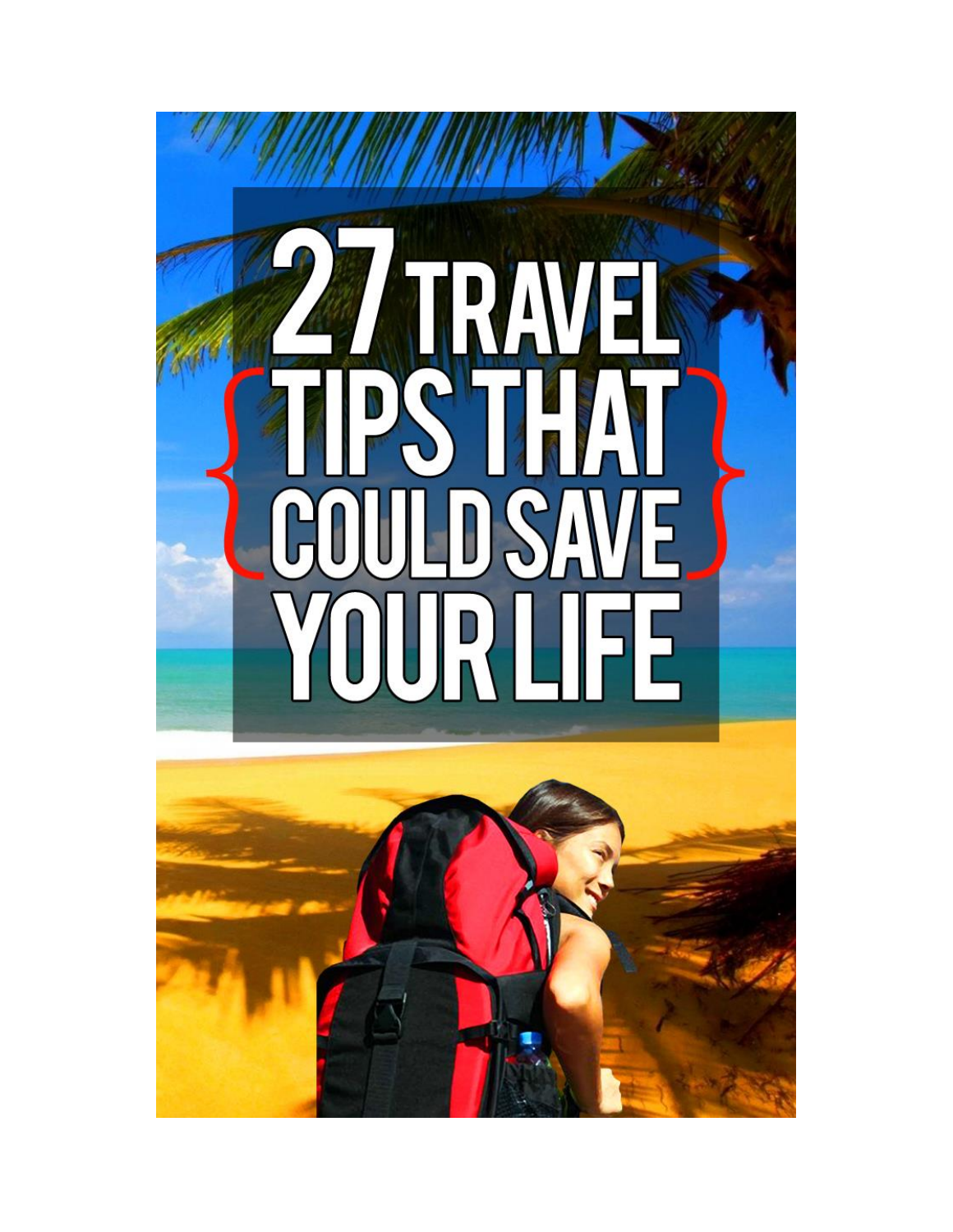**27 Travel Tips that could save your life is an ongoing project that will grow over time and we hope everyone is able to enjoy themselves better while traveling since they will be better prepared.** 

## **Enjoy the tips!**

1. Never pass up a good toilet because the next one may be a squat only.

2. Always get cash after customs at your destination airport. Euros and USD May be an exception. Don't risk breaking local custom regulations.

3. Always carry diarrhea medicine.

4. Always look up three words before you travel thank you, yes and no.

5. Always have tissues packages on hand for bathroom and eating use.

6. Certain medicine needs to be considered. Tylenol, Panadol and any needed prescription drugs.

7. Learn and study body language. Most expressions are international.

8. Use modern technology like twitter to keep you updated on certain travel areas. US Department of State and the CDC have an alert service.

9. Water usage should be increased to offset times when good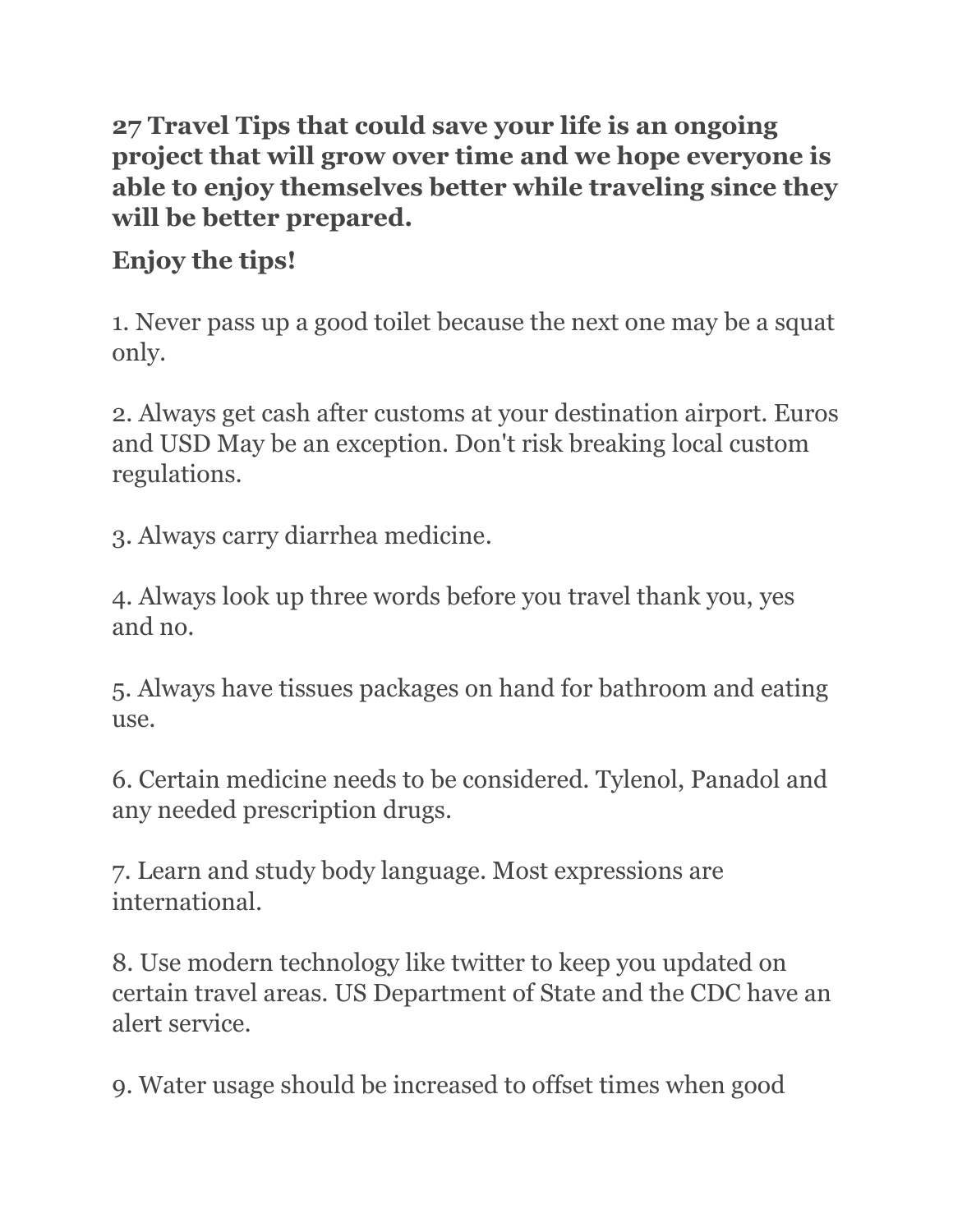clean water is not available.

10. Learn some basics in English, German, Mandarin, and Russian, these languages can sometimes be used in emergencies.

11. Study basic history of a region before going there.

12. Learn taboos of the area you are traveling. Remember it is their country not yours.

13. Don't assume the water is clean to drink just because locals drink it. They have built up immunities you don't have.

14. Traveling causes the body to loose sleep. This in will lower your immune system so make sure to schedule recovery time.

15. Make sure to schedule time to re-stock your travel pharmacy on the road.

16. Zip lock bags can solve allot of problems take several.

17. Understand and get certified in basic life saving first aid.

18. Use large back packs to travel that way you can never have to check in your bag. This will ensure you always have what you need when you need it.

19. Don't take basic hygiene for granted ensure you have it planned for and have what you need to stay healthy.

20. When traveling in crowed unorganized cities try to memorize key locations or land marks. These can be used to find your way later when needed.